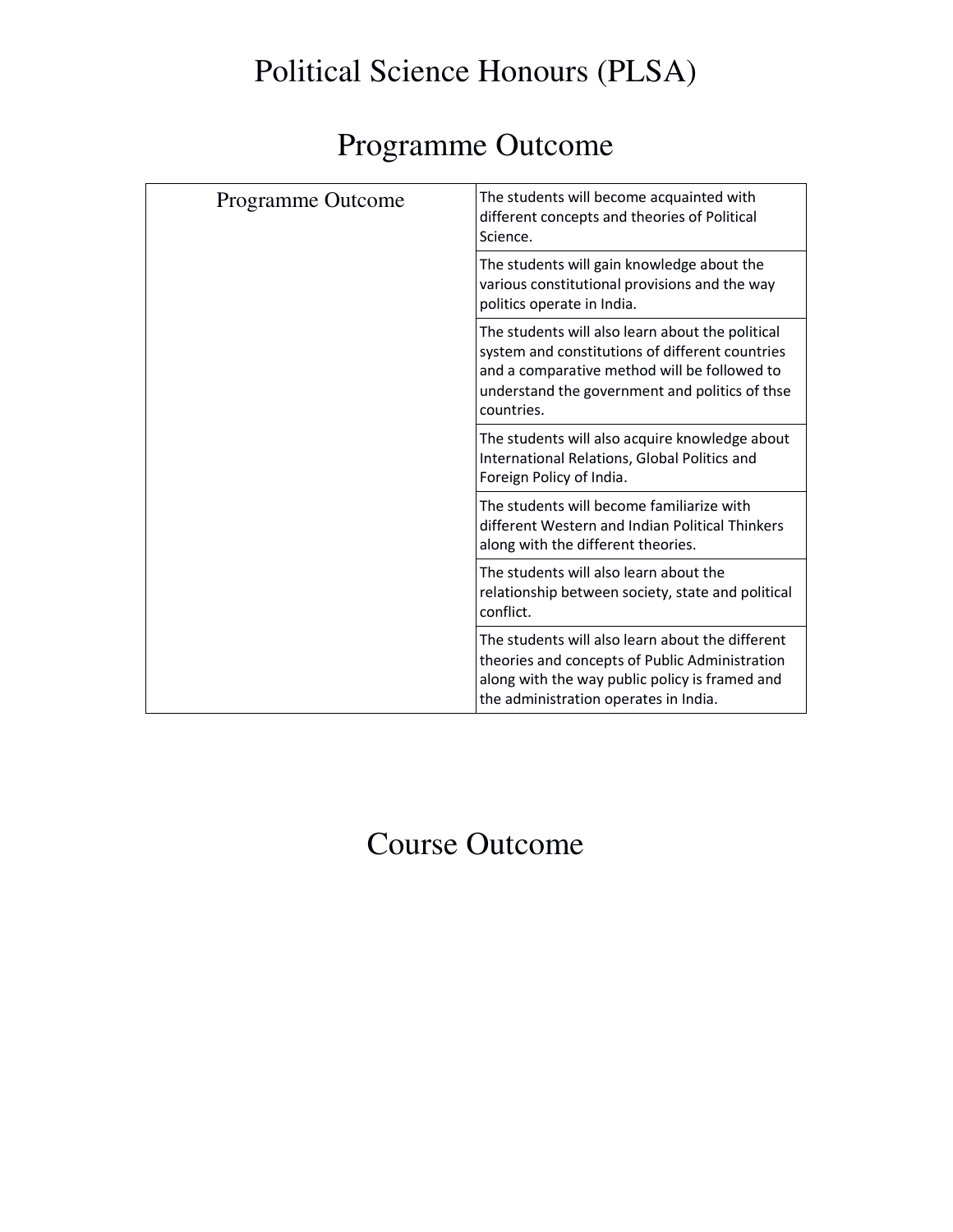| <b>Course Name</b>                                 | <b>Course Outcome</b>                                 |
|----------------------------------------------------|-------------------------------------------------------|
|                                                    |                                                       |
| CC-1 - Understanding Political Theory: Concepts    | This paper entitled "Understanding Political          |
|                                                    | Theory: Concepts" attempts to familiarize the         |
|                                                    | students with the most significant aspects            |
|                                                    | related to the discipline of Political Science.       |
|                                                    | These include the concept of political, state,        |
|                                                    | nation, sovereignty, power, authority, rights,        |
|                                                    | justice, democracy and the various trends in the      |
|                                                    | conceptualization of law, liberty, equality and       |
|                                                    | citizenship. These vital aspects are intended to      |
|                                                    | build the intellectual foundation of the students     |
|                                                    | of Political Science.                                 |
| CC-2 - Understanding Political Theory:             | This paper on "Understanding Political Theory:        |
| Approaches and Debates                             | Approaches and Debates" enables students to           |
|                                                    | fathom the various prevailing approaches to the       |
|                                                    |                                                       |
|                                                    | study of Political Science such as the normative,     |
|                                                    | legal-Institutional, empirical, post-colonial, and    |
|                                                    | feminist approaches. This paper further helps to      |
|                                                    | explain all the Marxian approaches to the             |
|                                                    | understanding of state society and the party.         |
| CC-3 (Constitutional Government in India)          | A healthy democratic nation requires the active       |
|                                                    | and responsible participation of citizenry in all its |
|                                                    | affairs. To accomplish this ends, it is important to  |
|                                                    | create an academic framework to impart a sense        |
|                                                    | of systematic knowledge and awareness about           |
|                                                    | the structures, patterns and provisions and           |
|                                                    | assorted procedures enshrined in the nation's         |
|                                                    | constitution. This paper endeavors to fulfill this    |
|                                                    | task of educating the students with providing the     |
|                                                    | vast and deep knowledge about their own Indian        |
|                                                    | Constitution.                                         |
| CC-4 (Politics in India: Structures and Processes) | This paper on "Politics in India: Structures and      |
|                                                    | Processes" deals with the practical aspects of        |
|                                                    |                                                       |
|                                                    | Indian constitutional provisions and procedures.      |
|                                                    | In any democratic society, political parties play     |
|                                                    | their significant role in providing all rounds of     |
|                                                    | stability to the state be it in following the model   |
|                                                    | code of conduct in times of general election,         |
|                                                    | government formation, and the acts of                 |
|                                                    | coalitional partners in politics in accordance with   |
|                                                    | the constitutional values. Moreover, an attempt       |
|                                                    | hereby has been made to highlight the wide-           |
|                                                    | ranging role of the business group, working class,    |
|                                                    | peasants, religion, language, caste, and tribe in     |
|                                                    | the Indian politics. And the importance of new        |
|                                                    | social movements including environmental              |
|                                                    | movements, women's movements and the                  |
|                                                    | human rights as well have been laid greater           |
|                                                    | emphasis.                                             |
| CC-5 (Indian Political Thought -1)                 | This paper on 'Indian Political Thought-1'            |
|                                                    | endeavors to impart the understanding about           |
|                                                    | some specific ancient, medieval and modern            |
|                                                    |                                                       |
|                                                    | Indian political thoughts and related reformers       |
|                                                    | and scholars. This paper will specifically            |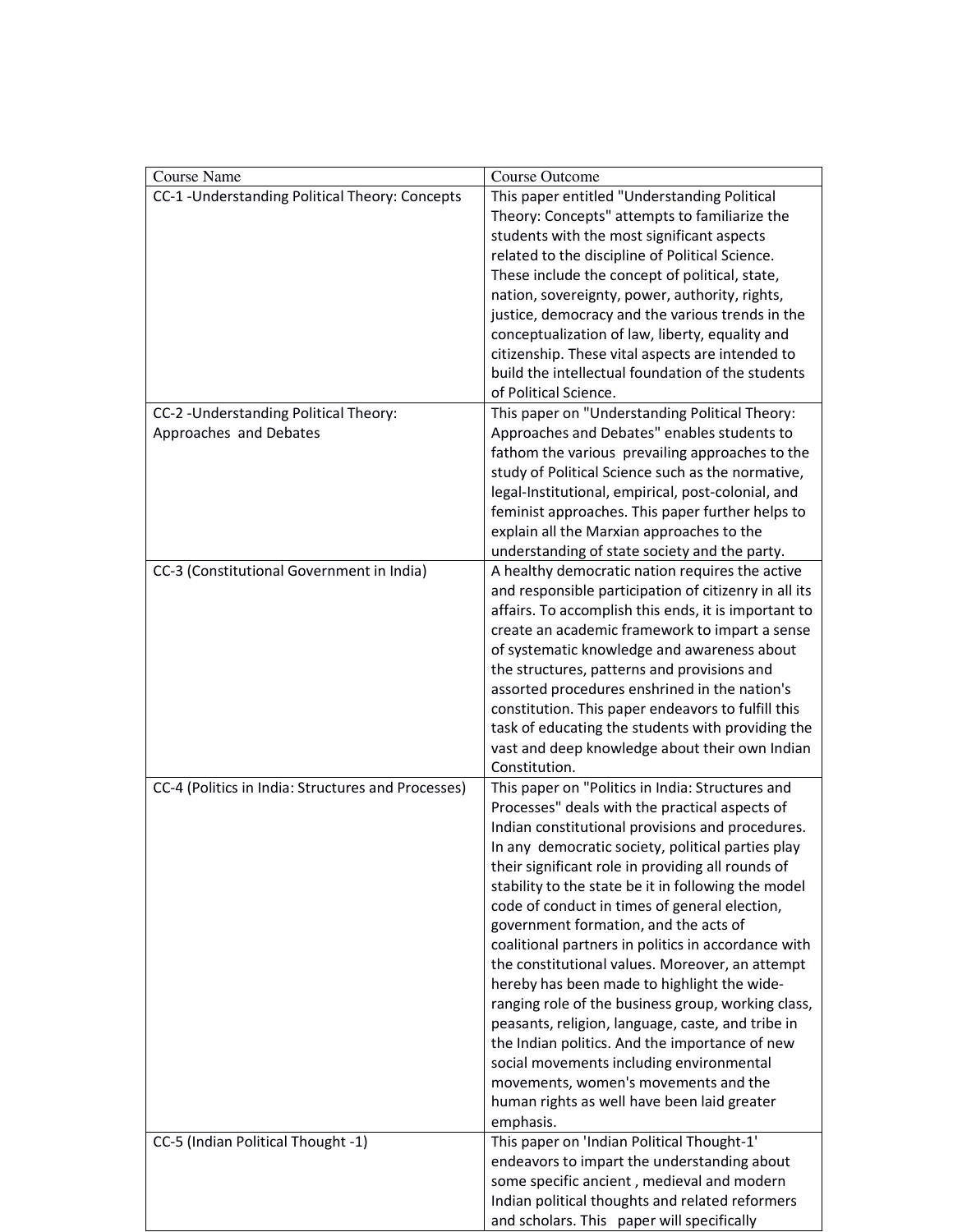|                                                | acquaint the students with writings and policies<br>of the Kautilya. Furthermore the thoughts of<br>Rammohun Roy who is known as pioneer of<br>Indian liberalism, Bankim Chandra<br>Chattopadhyay, and the views of both the<br>Vivekananda and Rabindranath Tagore on<br>nationalism, and M.K.Gandhi's views on various<br>aspects of state, swaraj and Satyagraha have<br>been emphasized.                                                                                                                                                                                                                                                                                                                                                                                                                                                                                                                                                 |
|------------------------------------------------|----------------------------------------------------------------------------------------------------------------------------------------------------------------------------------------------------------------------------------------------------------------------------------------------------------------------------------------------------------------------------------------------------------------------------------------------------------------------------------------------------------------------------------------------------------------------------------------------------------------------------------------------------------------------------------------------------------------------------------------------------------------------------------------------------------------------------------------------------------------------------------------------------------------------------------------------|
| CC-6 (Comparative Government and Politics)     | When the existing and past societies and states<br>are compared with that of another societies and<br>state from the political, social, economic, and<br>cultural standpoint, the level of development<br>becomes tangible in each societies and the states<br>comparatively. The paper on "Comparative<br>Government and Politics" is hereby tried to make<br>the students of Political Science familiar with all<br>the methods and techniques of comparison so<br>that the students could be competent in their<br>analysis and comparison of various states and<br>societies. In addition to this, this paper presents<br>a comparative pictures of the political and<br>judicial systems of major countries of the world<br>such as the UK, USA, Russia, France, PRC, and<br>Switzerland. This paper also discusses the<br>manner and procedures in which the executives<br>and legislatures of major countries differ and<br>function. |
| CC-7 (Perspectives on International Relations) | The proper awareness about the happenings in<br>the realm of international affairs both the past<br>and present helps better in assessing the future<br>events and in analyzing and formulating the<br>policies vis a vis other states academically and<br>politically. "The Perspective of International<br>Relations" hereby begins with the core concept<br>prevailing in discipline of International Relations<br>such as the realism, neo-realism, Dependency<br>and world System Theory. In addition to this, the<br>prominent emergent global issues with regard to<br>development, environment, terrorism and<br>migration have also been included for the<br>discussion. Moreover, this paper also includes<br>some themes as to how foreign policy is<br>determined and factors affecting it; Indian<br>foreign policy; India-China and India-US<br>Relations.                                                                     |
| Paper: CC-8 (Indian Political Thought II)      | The paper on "Indian Political Thought II" lays<br>emphasis upon the ideas professed and<br>propagated in the 20th century India by some of<br>the most prominent political leaders and<br>reformers such as the M.N.Roy who talked about<br>the radical humanism; Narendra Dev and Ram<br>Manohar Lohia, Jayaprakash Narayan all of them<br>floated socialist model of develoment. Syed                                                                                                                                                                                                                                                                                                                                                                                                                                                                                                                                                     |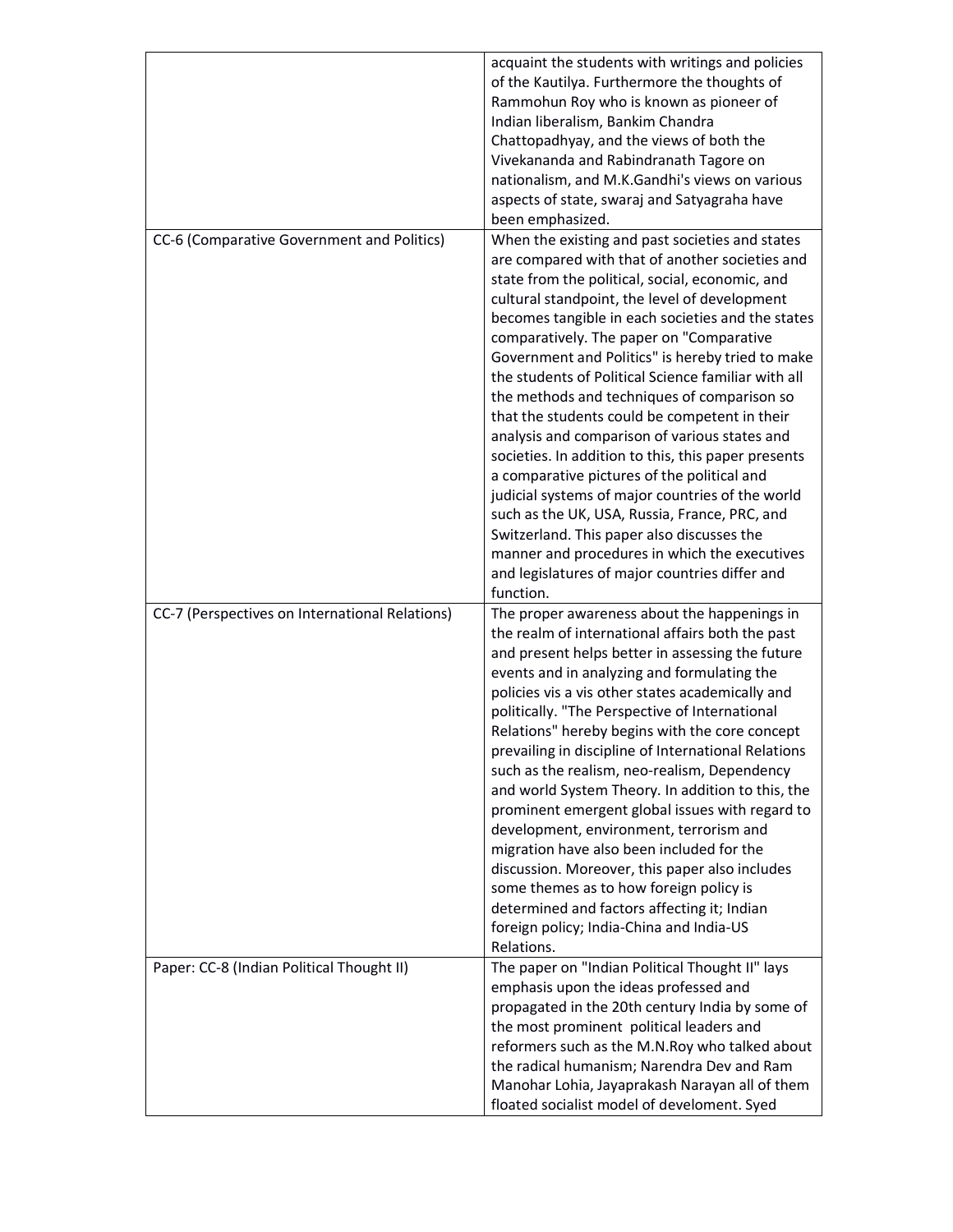|                                             | Ahmad Khan and Iqbal's idea of colonialism and                                                       |
|---------------------------------------------|------------------------------------------------------------------------------------------------------|
|                                             | nationalism have also been given attention.                                                          |
|                                             | Moreover, the idea of Nehru, Subhas Chandra                                                          |
|                                             | Bose, Savarkar, Jinnah, Jyotibha Phule and                                                           |
|                                             | Ambedkar and views of Pandita Ramabai on                                                             |
|                                             | social justice have been broadly elucidated to                                                       |
|                                             | provide the clear intellectual scenario related to                                                   |
|                                             | political, social and economic issues facing the                                                     |
|                                             | country post independence.                                                                           |
| Paper: CC-9 (Global Politics since 1945)    | This paper on "Global Politics since 1945" is an                                                     |
|                                             | extension of the preceding paper entitled                                                            |
|                                             | "Perspectives on International Relations". The                                                       |
|                                             | first part of the "Global Politics since 1945" gives                                                 |
|                                             | a broader understanding about the major                                                              |
|                                             | developments that transpired post 1945 period                                                        |
|                                             | such as the cold war, emergence of the third                                                         |
|                                             | world, non-aligned movement, Pan Africanism,                                                         |
|                                             | post-cold war period and Globalisation. In                                                           |
|                                             |                                                                                                      |
|                                             | addtion to this, the transitional events in                                                          |
|                                             | European Union and Brexit and major<br>institutions of global governace and regional                 |
|                                             |                                                                                                      |
|                                             | organisations have also been given large                                                             |
|                                             | attention. And the second part of this paper<br>deals with India's bilateral relations with its      |
|                                             |                                                                                                      |
|                                             | neighbours such as Pakistan, Bangladesh, Nepal,<br>Bhutan and Sri Lanka. Moreover, the focus has     |
|                                             | also been laid on the issues involving UNO's                                                         |
|                                             | functioning and the issue of development that                                                        |
|                                             | encompasses both the MDG and SDG.                                                                    |
| Paper: CC-10 (Western Political Thought and | As the paper on "Indian Political Thought"                                                           |
| Theory 1)                                   | acquainted the students with the ideas and                                                           |
|                                             | thought propagated by the Indian scholars and                                                        |
|                                             | reformers, this paper on "Western Political                                                          |
|                                             | Thought and Theory 1" attempts to familiarise                                                        |
|                                             | students with the ideas, thoughts and concepts                                                       |
|                                             | prevalent in the western societies. This paper                                                       |
|                                             | focuses on the Greek political thought especially                                                    |
|                                             |                                                                                                      |
|                                             | thoughts of Plato and Aristotle; Roman political                                                     |
|                                             | thought; medieval political thought and the<br>contribution of Machiavelli. In addition to this,     |
|                                             |                                                                                                      |
|                                             | the second part of the paper laid emphasis on                                                        |
|                                             | the ideas of Jean Bodin, Hobbes, Locke and                                                           |
|                                             | Rousseau.                                                                                            |
| Paper: CC-11 (WESTERN POLITICAL             | Western Political Thought and Theory II"                                                             |
| THOUGHT AND THEORY II)                      | attempts to familiarise the students with the                                                        |
|                                             | political ideas of Bentham, Hegel and T.H. Green.                                                    |
|                                             | Besides, the paper also explores the                                                                 |
|                                             | characteristics of Utopian and Scientific Socialism                                                  |
|                                             | along with varieties of non-marxist socialism like                                                   |
|                                             | Fabianism, Syndicalism and Guild Socialism.                                                          |
|                                             | Furthermore, the paper highlights the ideas of<br>Anarchism and Cultural Marxism.                    |
|                                             |                                                                                                      |
| Paper: CC-12(Political Sociology)           | This paper seeks to provide an understanding of<br>the impact of politics on society and vice versa. |
|                                             |                                                                                                      |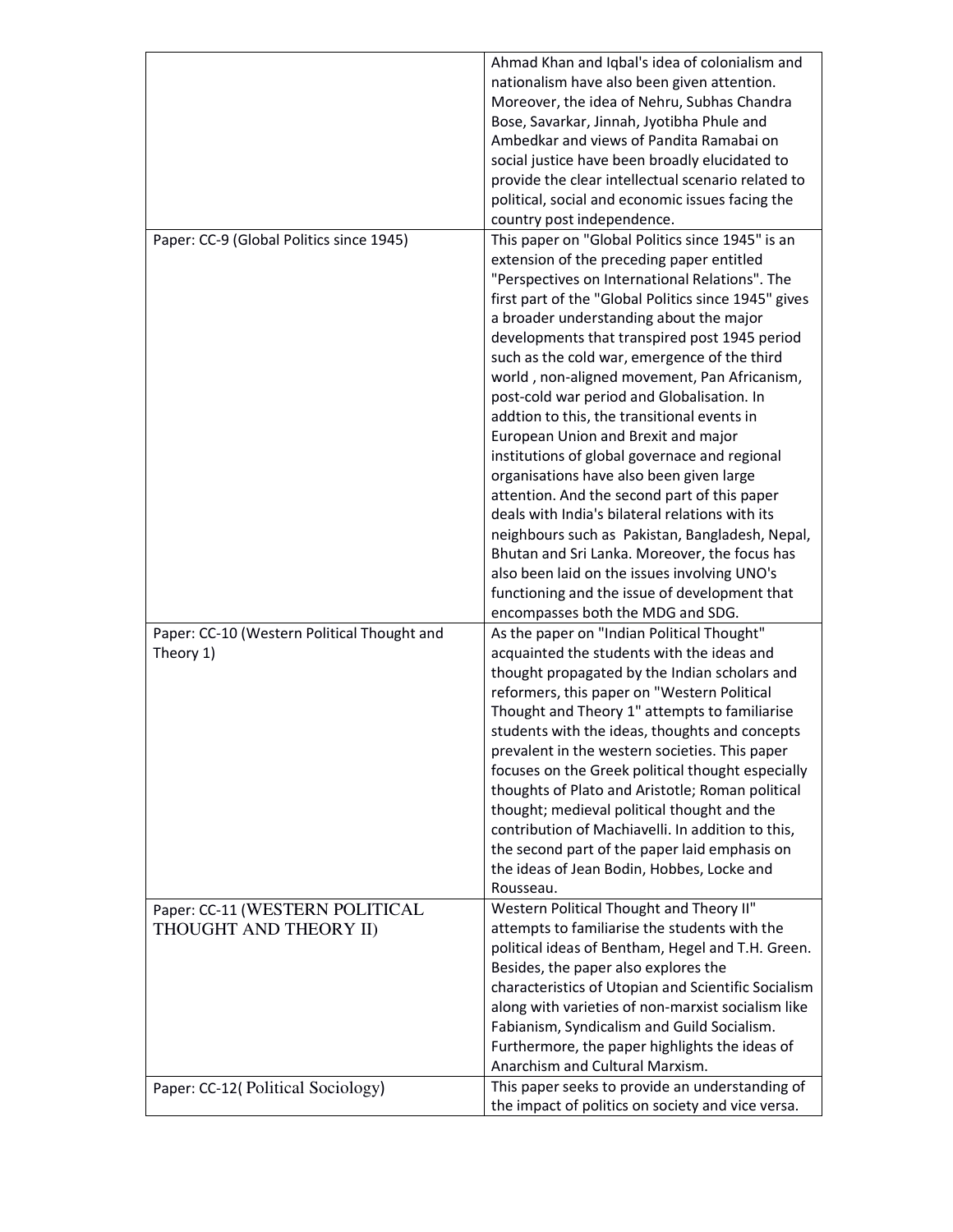|                                                                    | Political culture, political socialization, political<br>participation, political development and political<br>communication are the focal point of discussion<br>in this paper. The second module of this paper<br>deals with social stratification, gender and<br>politics, religion and politics, military and politics<br>and electorate and electoral behaviours. |
|--------------------------------------------------------------------|------------------------------------------------------------------------------------------------------------------------------------------------------------------------------------------------------------------------------------------------------------------------------------------------------------------------------------------------------------------------|
| Paper: CC-13(Public Administration--<br>Concepts and Perspectives) | This paper familiarizes the students with<br>different concepts and perspectives of Public                                                                                                                                                                                                                                                                             |
|                                                                    | Administration. In module one of this paper the<br>students will become acquainted with the nature<br>, scope and evolution of Public Administration.<br>Besides, the various challenges and responses to<br>the discipline of Public Administration and                                                                                                               |
|                                                                    | public administration in the era of globalisation                                                                                                                                                                                                                                                                                                                      |
|                                                                    | are the focal point of discussion. The students<br>are introduced to the concept of bureaucracy,                                                                                                                                                                                                                                                                       |
|                                                                    | ecological approach to the study of public<br>administration, administrative processes and<br>public policy in the module two of this paper.                                                                                                                                                                                                                           |
| Paper: CC-14 (Administration and Public<br>Policy in India)        | Continuity and change in Indian                                                                                                                                                                                                                                                                                                                                        |
|                                                                    | administration, Civil Service in India<br>(Bureaucracy), Organization of Union                                                                                                                                                                                                                                                                                         |
|                                                                    | Government, Organization of State                                                                                                                                                                                                                                                                                                                                      |
|                                                                    | Government, District Administration are the                                                                                                                                                                                                                                                                                                                            |
|                                                                    | focal point of discussion in the module one                                                                                                                                                                                                                                                                                                                            |
|                                                                    | of this paper. The second module of this                                                                                                                                                                                                                                                                                                                               |
|                                                                    | paper seeks to familiarize the students with<br>Local Self Government, Planning, Financial                                                                                                                                                                                                                                                                             |
|                                                                    | Administration, Citizen and administration                                                                                                                                                                                                                                                                                                                             |
|                                                                    | and Citizen and social welfare policies in the                                                                                                                                                                                                                                                                                                                         |
|                                                                    | context of India.                                                                                                                                                                                                                                                                                                                                                      |
| Paper: DSE 5A(2) Understanding South Asia                          | This paper is an attempt to understand the geo                                                                                                                                                                                                                                                                                                                         |
|                                                                    | politics and historical legacies of South Asia.<br>Besides, the paper also explores the politics and<br>governance of the South Asian countries like                                                                                                                                                                                                                   |
|                                                                    | India, Nepal, Bhutan, Sri Lanka and Pakistan.<br>Furthermore, the students will gather knowledge                                                                                                                                                                                                                                                                       |
|                                                                    | about the socio-economic issues and regional                                                                                                                                                                                                                                                                                                                           |
| Paper: DSE 5B(1) Indian Foreign Policy in a                        | issues and challenges after studying this paper.<br>This paper is an attempt to familiarize the                                                                                                                                                                                                                                                                        |
| Globalising World                                                  | students with India's Foreign Policy in the post                                                                                                                                                                                                                                                                                                                       |
|                                                                    | cold war era. The first topic of this paper                                                                                                                                                                                                                                                                                                                            |
|                                                                    | provides an understanding to the students about                                                                                                                                                                                                                                                                                                                        |
|                                                                    | India's foreign policy from a post colonial state to<br>an Aspiring Global Power. India's relations with                                                                                                                                                                                                                                                               |
|                                                                    | USA, Russia, China in the globalizing world are                                                                                                                                                                                                                                                                                                                        |
|                                                                    | the focal point of discussion in the first module.                                                                                                                                                                                                                                                                                                                     |
|                                                                    | The second module provides an understanding                                                                                                                                                                                                                                                                                                                            |
|                                                                    | of India's regional strategies, negotiating style<br>and the position of India in the contemporary<br>world.                                                                                                                                                                                                                                                           |
| Paper: DSE 6A(4) Understanding Global                              | This paper seeks to provide an                                                                                                                                                                                                                                                                                                                                         |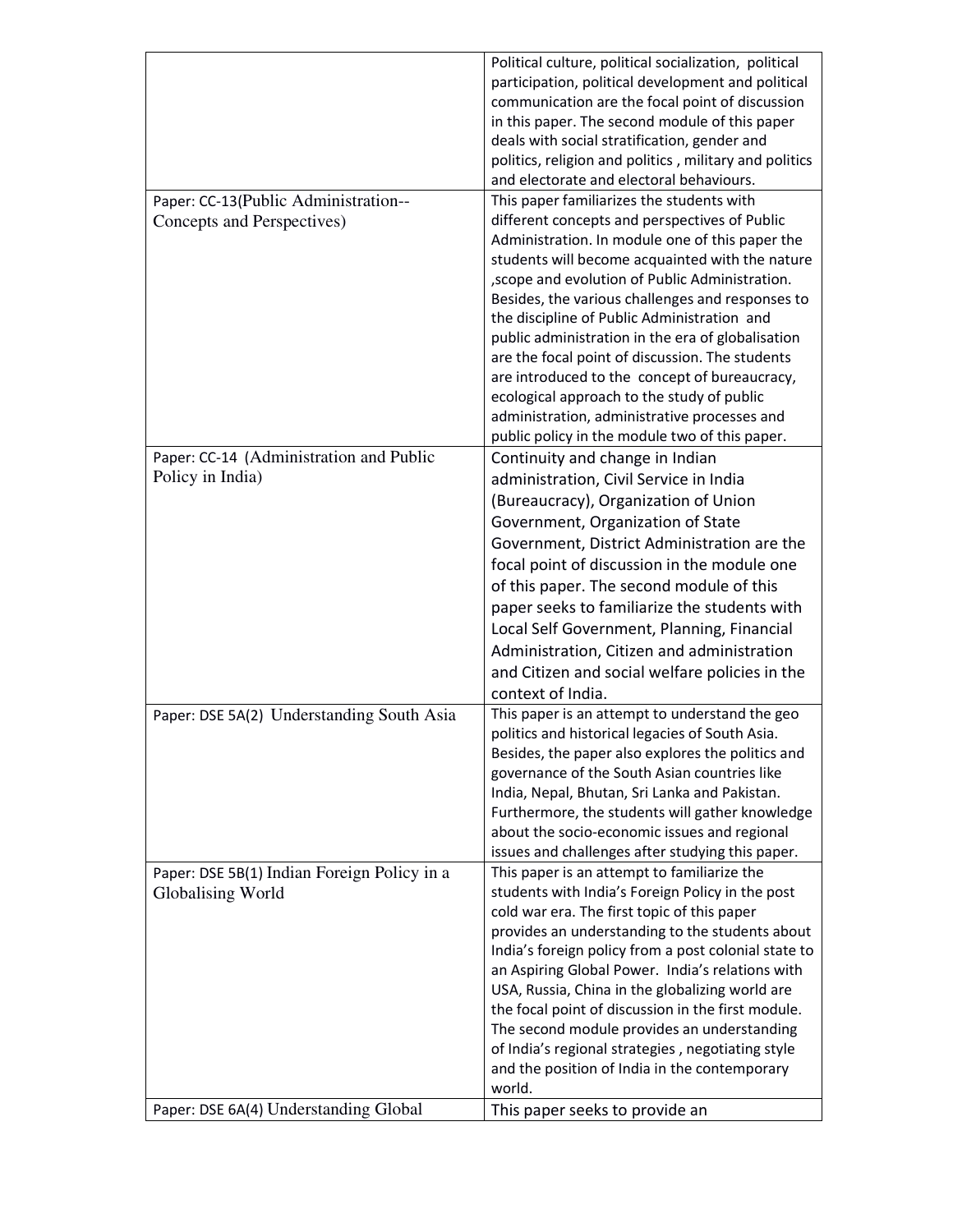| Politics                                      | understanding of the following topics to the     |
|-----------------------------------------------|--------------------------------------------------|
|                                               | students.                                        |
|                                               | What Makes the World What it is                  |
|                                               | a. The Sovereign State System                    |
|                                               | i Evolution of the state system                  |
|                                               | ii The concept of Sovereignty                    |
|                                               | b. The Global Economy                            |
|                                               | i Bretton Woods Institutions and WTO             |
|                                               | ii Ideological underpinnings                     |
|                                               | iii Transnational Economic Actors                |
|                                               | c. Identity and Culture                          |
|                                               | ii. What Drives the World Apart                  |
|                                               | a.Global Inequalities                            |
|                                               | b. Violence: Conflict, War and Terrorism         |
|                                               | III. Why We Need to Bring the World              |
|                                               | Together                                         |
|                                               | a.Global Environment b. Global Civil Society     |
| Paper: DSE 6B(3) Citizenship in a Globalising | This paper will investigate speculations of      |
| World                                         | citizenship, the authentic improvement of        |
|                                               | the idea and its practice of in an undeniably    |
|                                               | globalizing world.                               |
| PLSA-SEC-3-(A)- Democratic Awareness through  | The paper aims to acquaint student with the      |
| Legal Literacy.                               | structure and manner of functioning of the       |
|                                               | legal system in India. The students will         |
|                                               | become aware of the institutions that            |
|                                               | comprise the legal system - the courts,          |
|                                               | police, jails and the system of criminal justice |
|                                               | administration. Besides, the students will       |
|                                               | have a brief knowledge of the Constitution       |
|                                               | and laws of India, an understanding of the       |
|                                               | formal and alternate dispute redressal (ADR)     |
|                                               | mechanisms that exist in India, public           |
|                                               | interest litigation, some working knowledge      |
|                                               | of how to affirm one's rights and be aware of    |
|                                               | one's duties within the legal framework and      |
|                                               | the opportunities and challenges posed by        |
|                                               | the legal system for different sections of       |
|                                               | persons. Have some working knowledge of          |
|                                               | how to affirm one's rights and be aware of       |
|                                               | one's duties within the legal framework; and     |
|                                               | the opportunities and challenges posed by        |
|                                               | the legal system for different sections of       |
|                                               | persons. The emerging trends; Role of legal      |
|                                               | aid agencies, Human Rights Commissions,          |
|                                               | NGOs and civil liberties groups.                 |
| PLSA-SEC-4-B(1)                               | This paper enlightens the students about the     |
| Legislative Practices and Procedures.         | Indian democratic system with parliament         |
|                                               | and state legislature, constitutional            |
|                                               | provisions, rules, practices and procedures.     |
|                                               |                                                  |